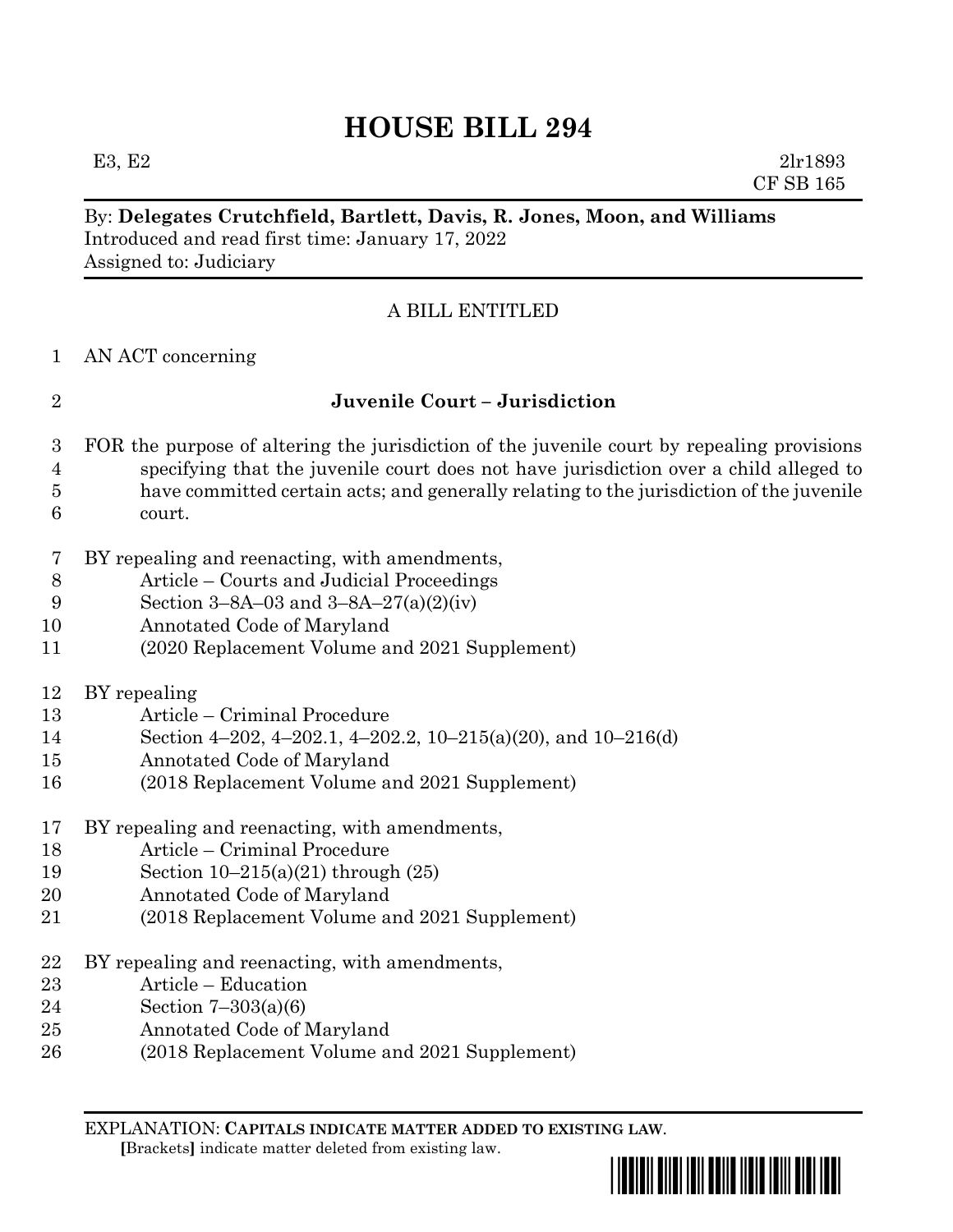|                                        | $\sqrt{2}$<br><b>HOUSE BILL 294</b>                                                                                                                                                                                                                                                                                                                                                                                                                                                                                                                                                                                                    |  |  |  |  |
|----------------------------------------|----------------------------------------------------------------------------------------------------------------------------------------------------------------------------------------------------------------------------------------------------------------------------------------------------------------------------------------------------------------------------------------------------------------------------------------------------------------------------------------------------------------------------------------------------------------------------------------------------------------------------------------|--|--|--|--|
| $\mathbf{1}$<br>$\overline{2}$         | SECTION 1. BE IT ENACTED BY THE GENERAL ASSEMBLY OF MARYLAND,<br>That the Laws of Maryland read as follows:                                                                                                                                                                                                                                                                                                                                                                                                                                                                                                                            |  |  |  |  |
| $\boldsymbol{3}$                       | <b>Article - Courts and Judicial Proceedings</b>                                                                                                                                                                                                                                                                                                                                                                                                                                                                                                                                                                                       |  |  |  |  |
| $\overline{4}$                         | $3 - 8A - 03$ .                                                                                                                                                                                                                                                                                                                                                                                                                                                                                                                                                                                                                        |  |  |  |  |
| $\overline{5}$<br>6                    | In addition to the jurisdiction specified in Subtitle 8 of this title, the court has<br>(a)<br>exclusive original jurisdiction over:                                                                                                                                                                                                                                                                                                                                                                                                                                                                                                   |  |  |  |  |
| 7<br>8                                 | A child who is alleged to be delinquent or in need of supervision or who<br>(1)<br>has received a citation for a violation;                                                                                                                                                                                                                                                                                                                                                                                                                                                                                                            |  |  |  |  |
| 9<br>10                                | Except as provided in subsection $[(d)(6)]$ (D)(3) of this section, a peace<br>(2)<br>order proceeding in which the respondent is a child; and                                                                                                                                                                                                                                                                                                                                                                                                                                                                                         |  |  |  |  |
| 11                                     | (3)<br>Proceedings arising under the Interstate Compact on Juveniles.                                                                                                                                                                                                                                                                                                                                                                                                                                                                                                                                                                  |  |  |  |  |
| 12<br>13<br>14<br>15<br>16<br>17<br>18 | The court has concurrent jurisdiction over proceedings against an adult for<br>(b)<br>the violation of $\S$ 3–8A–30 of this subtitle. However, the court may waive its jurisdiction<br>under this subsection upon its own motion or upon the motion of any party to the<br>proceeding, if charges against the adult arising from the same incident are pending in the<br>criminal court. Upon motion by either the State's Attorney or the adult charged under §<br>3–8A–30 of this subtitle, the court shall waive its jurisdiction, and the adult shall be tried<br>in the criminal court according to the usual criminal procedure. |  |  |  |  |
| 19<br>20                               | The jurisdiction of the court is concurrent with that of the District Court in<br>$\left( \mathrm{e}\right)$<br>any criminal case arising under the compulsory public school attendance laws of this State.                                                                                                                                                                                                                                                                                                                                                                                                                            |  |  |  |  |
| 21                                     | The court does not have jurisdiction over:<br>(d)                                                                                                                                                                                                                                                                                                                                                                                                                                                                                                                                                                                      |  |  |  |  |
| 22<br>23<br>24<br>25                   | [A child at least 14 years old alleged to have done an act that, if<br>(1)<br>committed by an adult, would be a crime punishable by life imprisonment, as well as all<br>other charges against the child arising out of the same incident, unless an order removing<br>the proceeding to the court has been filed under $\S$ 4-202 of the Criminal Procedure Article;                                                                                                                                                                                                                                                                  |  |  |  |  |
| 26<br>27<br>28                         | A child at least 16 years old alleged to have done an act in violation of<br>(2)<br>any provision of the Transportation Article or other traffic law or ordinance, except an act<br>that prescribes a penalty of incarceration;                                                                                                                                                                                                                                                                                                                                                                                                        |  |  |  |  |
| 29<br>30<br>31                         | A child at least 16 years old alleged to have done an act in<br>$(3)$ (2)<br>violation of any provision of law, rule, or regulation governing the use or operation of a boat,<br>except an act that prescribes a penalty of incarceration; OR                                                                                                                                                                                                                                                                                                                                                                                          |  |  |  |  |
| 32<br>33                               | A child at least 16 years old alleged to have committed any of the<br>$\vert$ (4)<br>following crimes, as well as all other charges against the child arising out of the same                                                                                                                                                                                                                                                                                                                                                                                                                                                          |  |  |  |  |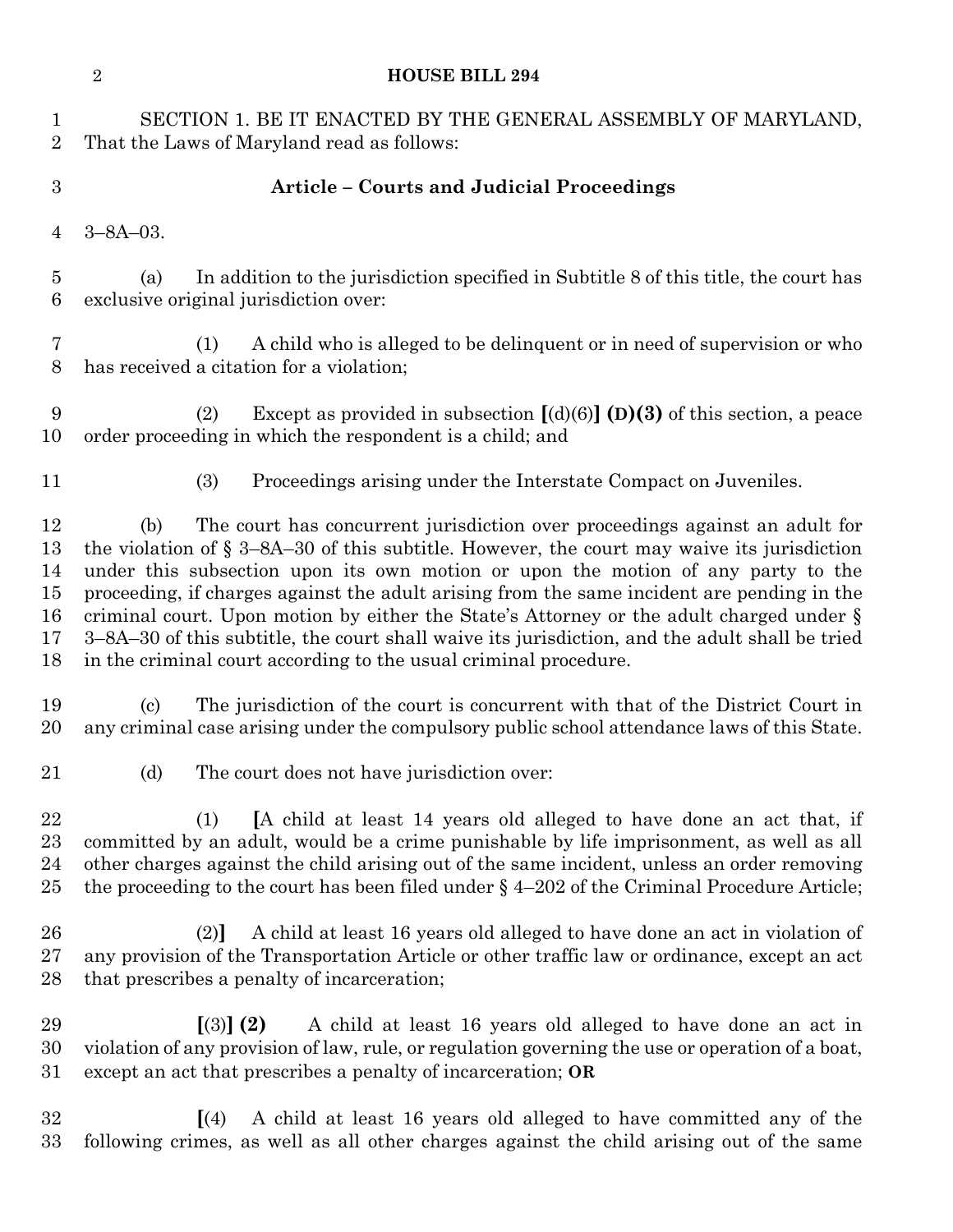| 1<br>$\overline{2}$ | incident, unless an order removing the proceeding to the court has been filed under $\S$<br>4–202 of the Criminal Procedure Article: |         |                                                                                                                                                                     |  |
|---------------------|--------------------------------------------------------------------------------------------------------------------------------------|---------|---------------------------------------------------------------------------------------------------------------------------------------------------------------------|--|
| $\boldsymbol{3}$    |                                                                                                                                      | (i)     | Abduction;                                                                                                                                                          |  |
| 4                   |                                                                                                                                      | (ii)    | Kidnapping;                                                                                                                                                         |  |
| $\overline{5}$      |                                                                                                                                      | (iii)   | Second degree murder;                                                                                                                                               |  |
| 6                   |                                                                                                                                      | (iv)    | Manslaughter, except involuntary manslaughter;                                                                                                                      |  |
| 7                   |                                                                                                                                      | (v)     | Second degree rape;                                                                                                                                                 |  |
| 8                   |                                                                                                                                      | (vi)    | Robbery under $\S 3-403$ of the Criminal Law Article;                                                                                                               |  |
| 9<br>10             | Law Article;                                                                                                                         | (vii)   | Third degree sexual offense under $\S 3-307(a)(1)$ of the Criminal                                                                                                  |  |
| 11<br>12            | the Public Safety Article;                                                                                                           | (viii)  | A crime in violation of § 5–133, § 5–134, § 5–138, or § 5–203 of                                                                                                    |  |
| 13<br>14            |                                                                                                                                      | (ix)    | Using, wearing, carrying, or transporting a firearm during and<br>in relation to a drug trafficking crime under § 5-621 of the Criminal Law Article;                |  |
| 15                  |                                                                                                                                      | (x)     | Use of a firearm under $\S 5-622$ of the Criminal Law Article;                                                                                                      |  |
| 16<br>17            | Law Article;                                                                                                                         | $(x_i)$ | Carjacking or armed carjacking under $\S$ 3-405 of the Criminal                                                                                                     |  |
| 18<br>19            | Article;                                                                                                                             | (xii)   | Assault in the first degree under $\S$ 3–202 of the Criminal Law                                                                                                    |  |
| 20<br>21            | Criminal Law Article;                                                                                                                | (xiii)  | Attempted murder in the second degree under $\S$ 2-206 of the                                                                                                       |  |
| 22<br>23            | Criminal Law Article;                                                                                                                | (xiv)   | Attempted rape in the second degree under $\S$ 3-310 of the                                                                                                         |  |
| 24                  |                                                                                                                                      | (xv)    | Attempted robbery under § 3-403 of the Criminal Law Article; or                                                                                                     |  |
| 25<br>26            | Criminal Law Article;                                                                                                                | (xvi)   | A violation of § 4-203, § 4-204, § 4-404, or § 4-405 of the                                                                                                         |  |
| 27<br>28            | (5)                                                                                                                                  |         | A child who previously has been convicted as an adult of a felony and is<br>subsequently alleged to have committed an act that would be a felony if committed by an |  |

 adult, unless an order removing the proceeding to the court has been filed under § 4–202 of the Criminal Procedure Article; or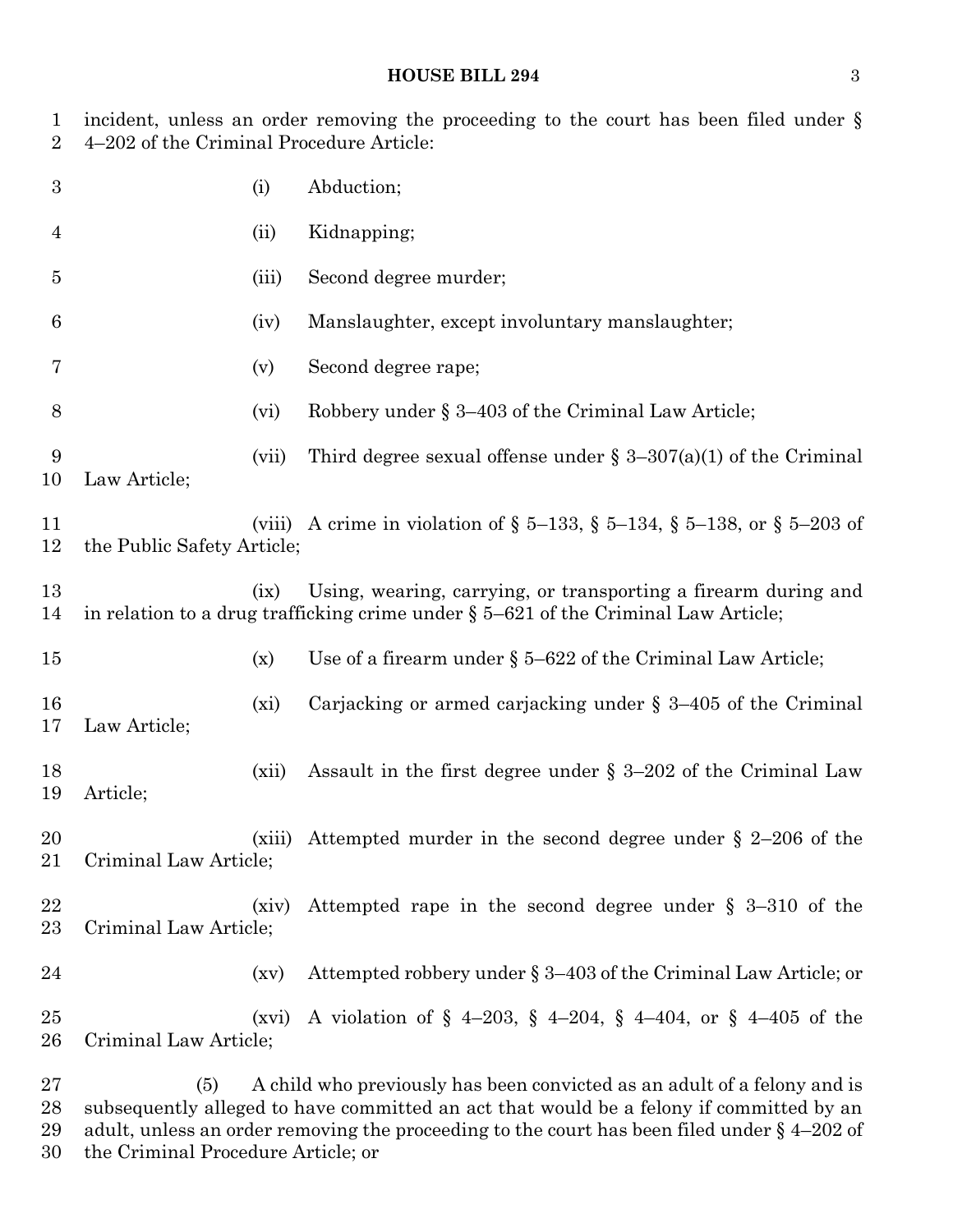(6)**] (3)** A peace order proceeding in which the victim, as defined in § 2 3–8A–01(cc)(1)(ii) of this subtitle, is a person eligible for relief, as defined in  $\S$  4–501 of the Family Law Article.

 (e) If the child is charged with two or more violations of the Maryland Vehicle Law, another traffic law or ordinance, or the State Boat Act, allegedly arising out of the same incident and which would result in the child being brought before both the court and a court exercising criminal jurisdiction, the court has exclusive jurisdiction over all of the charges.

- 3–8A–27.
- (a) (2) This subsection does not prohibit:

 (iv) A law enforcement agency of the State or of a political subdivision of the State, when necessary and for the sole purposes of facilitating apprehension of a child and ensuring public safety, from releasing to the public photographs and identifying information of a child who:

| 15       |                                                                                                                                           | 1. | Has escaped from:                                                |  |  |
|----------|-------------------------------------------------------------------------------------------------------------------------------------------|----|------------------------------------------------------------------|--|--|
| 16       |                                                                                                                                           | A. | A detention center for juveniles;                                |  |  |
| 17       |                                                                                                                                           | Β. | A secure residential facility for juveniles; or                  |  |  |
| 18<br>19 | $C_{\cdot}$<br>A correctional unit as defined in $\S$ 2-401 of the<br>Correctional Services Article; OR                                   |    |                                                                  |  |  |
| 20<br>21 | Article <sup>[</sup> ; or                                                                                                                 | 2. | Is a missing child as defined in $\S 9-401$ of the Family Law    |  |  |
| 22<br>23 | 3.<br>The court does not have jurisdiction over pursuant to $\S$<br>$3-8A-03(d)(1)$ , (4), or (5) of this subtitle and who is subject to: |    |                                                                  |  |  |
| 24       |                                                                                                                                           | A. | Arrest; or                                                       |  |  |
| 25       |                                                                                                                                           | Β. | An arrest warrant issued by a criminal court].                   |  |  |
| 26       |                                                                                                                                           |    | <b>Article - Criminal Procedure</b>                              |  |  |
| 27       | $[4 - 202]$                                                                                                                               |    |                                                                  |  |  |
| 28       | (1)<br>(a)                                                                                                                                |    | In this section the following words have the meanings indicated. |  |  |
| 29       | (2)                                                                                                                                       |    | "Victim" has the meaning stated in $\S 11-104$ of this article.  |  |  |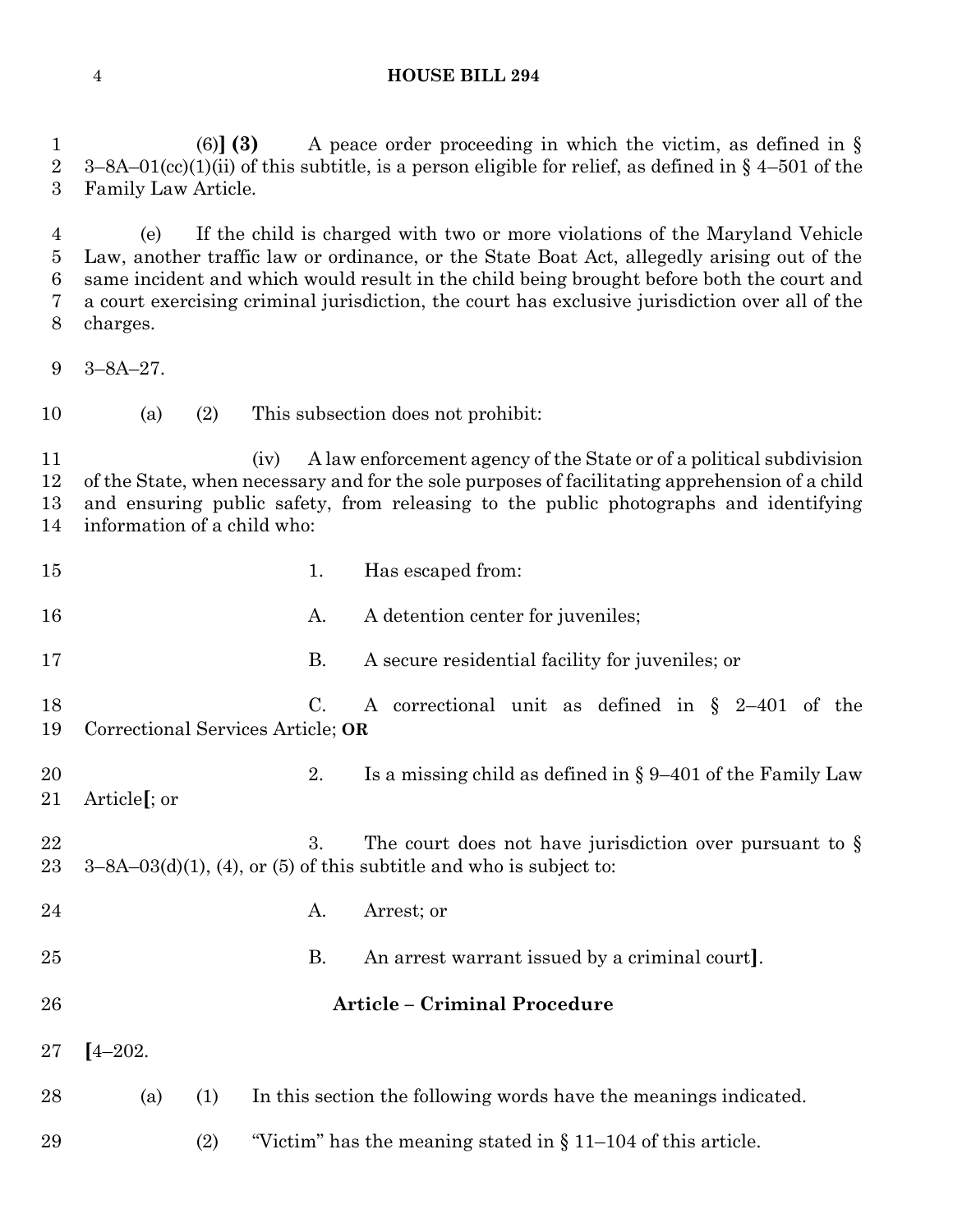(3) "Victim's representative" has the meaning stated in § 11–104 of this article. (b) Except as provided in subsection (c) of this section, a court exercising criminal jurisdiction in a case involving a child may transfer the case to the juvenile court before trial or before a plea is entered under Maryland Rule 4–242 if: (1) the accused child was at least 14 but not 18 years of age when the alleged crime was committed; (2) the alleged crime is excluded from the jurisdiction of the juvenile court 9 under  $\S 3-8A-03(d)(1)$ , (4), or (5) of the Courts Article; and (3) the court determines by a preponderance of the evidence that a transfer of its jurisdiction is in the interest of the child or society. (c) The court may not transfer a case to the juvenile court under subsection (b) of this section if: (1) the child was convicted in an unrelated case excluded from the jurisdiction of the juvenile court under § 3–8A–03(d)(1) or (4) of the Courts Article; or (2) the alleged crime is murder in the first degree and the accused child was 16 or 17 years of age when the alleged crime was committed. (d) In determining whether to transfer jurisdiction under subsection (b) of this section, the court shall consider: 20 (1) the age of the child; (2) the mental and physical condition of the child; (3) the amenability of the child to treatment in an institution, facility, or program available to delinquent children; (4) the nature of the alleged crime; and 25 (5) the public safety. (e) In making a determination under this section, the court may order that a study be made concerning the child, the family of the child, the environment of the child, and other matters concerning the disposition of the case. (f) The court shall make a transfer determination within 10 days after the date

of a transfer hearing.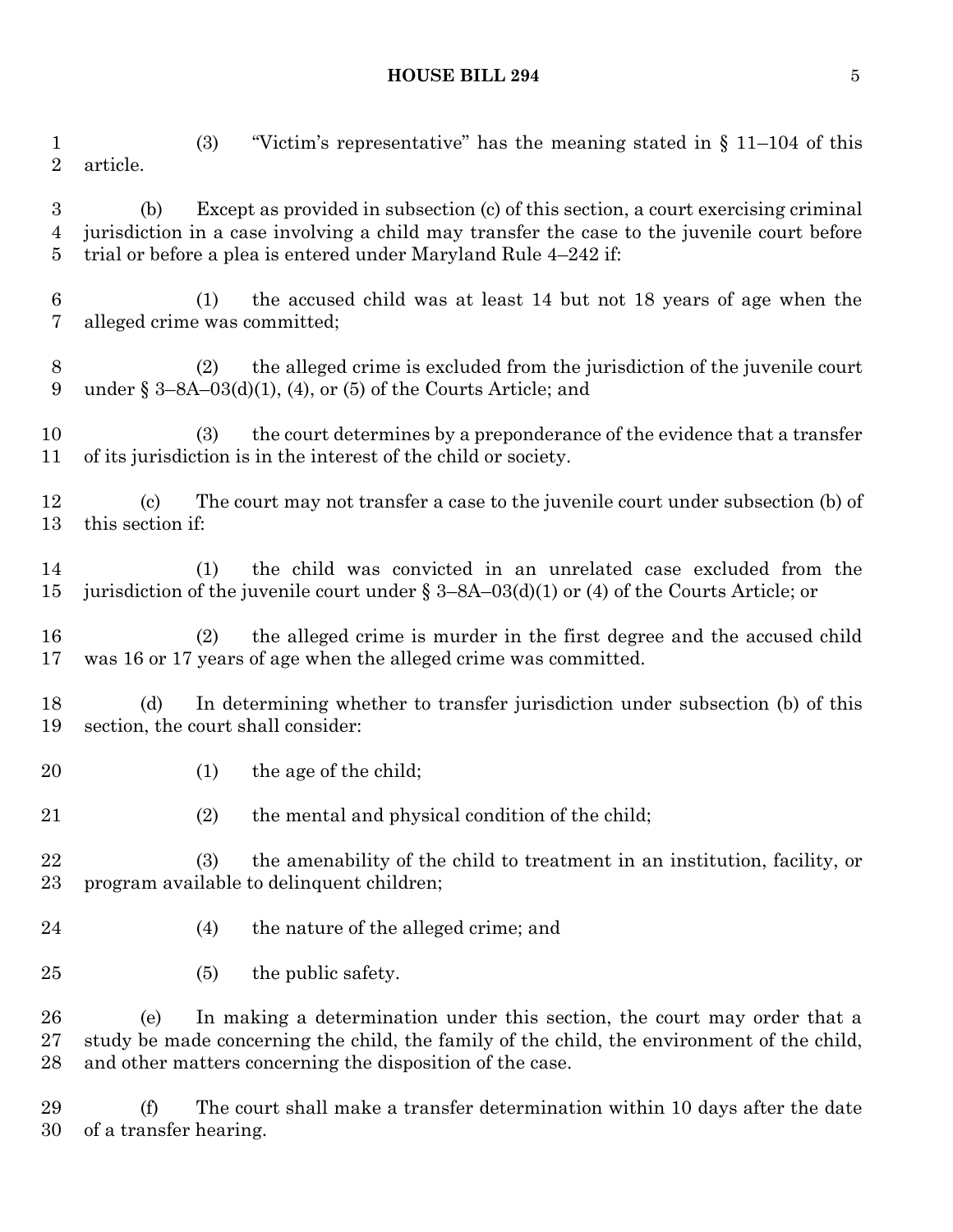| 1<br>$\sqrt{2}$       | If the court transfers its jurisdiction under this section, the court may order<br>(g)<br>the child held for an adjudicatory hearing under the regular procedure of the juvenile court.                                                                                                                                                            |
|-----------------------|----------------------------------------------------------------------------------------------------------------------------------------------------------------------------------------------------------------------------------------------------------------------------------------------------------------------------------------------------|
| $\boldsymbol{3}$<br>4 | Pending a determination under this section to transfer its jurisdiction,<br>(h)<br>(1)<br>the court shall order the child to be held in a secure juvenile facility unless:                                                                                                                                                                         |
| $\overline{5}$<br>6   | (i)<br>the child is released on bail, recognizance, or other conditions of<br>pretrial release;                                                                                                                                                                                                                                                    |
| 7<br>8                | there is not available capacity in a secure juvenile facility, as<br>(ii)<br>determined by the Department of Juvenile Services; or                                                                                                                                                                                                                 |
| 9<br>10               | the court finds that detention in a secure juvenile facility would<br>(iii)<br>pose a risk of harm to the child or others.                                                                                                                                                                                                                         |
| 11<br>12<br>13        | If the court makes a finding under paragraph $(1)(iii)$ of this subsection<br>(2)<br>that detention in a secure juvenile facility would pose a risk of harm to the child or others,<br>the court shall state the reasons for the finding on the record.                                                                                            |
| 14<br>15<br>16<br>17  | The provisions of $\S$ 3-8A-27 of the Courts Article relating to<br>(1)<br>(i)<br>confidentiality of records apply to all police records and court records concerning the child<br>excluded from the jurisdiction of the juvenile court under $\S 3-8A-03(d)(1)$ , (4), or (5) of the<br>Courts Article from the time of the child's arrest until: |
| 18<br>19              | the time for filing of a motion to transfer to juvenile court under<br>(i)<br>the Maryland Rules has expired and no such motion has been filed; or                                                                                                                                                                                                 |
| 20                    | (ii)<br>a motion to transfer to juvenile court has been denied.                                                                                                                                                                                                                                                                                    |
| 21                    | If a case is transferred to the juvenile court under this section:<br>(2)                                                                                                                                                                                                                                                                          |
| 22<br>23<br>24        | the provisions of $\S$ 3–8A–27 of the Courts Article relating to<br>(i)<br>confidentiality of records continue to apply to all police and court records concerning the<br>child; and                                                                                                                                                               |
| 25<br>26              | the criminal charge is subject to expundement under $\S 10$ –106 of<br>(ii)<br>this article.                                                                                                                                                                                                                                                       |
| 27<br>28              | A victim or victim's representative shall be given notice of the transfer<br>(i)<br>(1)<br>hearing as provided under $\S$ 11–104 of this article.                                                                                                                                                                                                  |
| 29<br>30              | A victim or a victim's representative may submit a victim impact<br>(2)<br>(i)<br>statement to the court as provided in $\S 11-402$ of this article.                                                                                                                                                                                               |
| 31<br>32<br>33        | This paragraph does not preclude a victim or victim's<br>(ii)<br>representative who has not filed a notification request form under $\S 11-104$ of this article<br>from submitting a victim impact statement to the court.                                                                                                                         |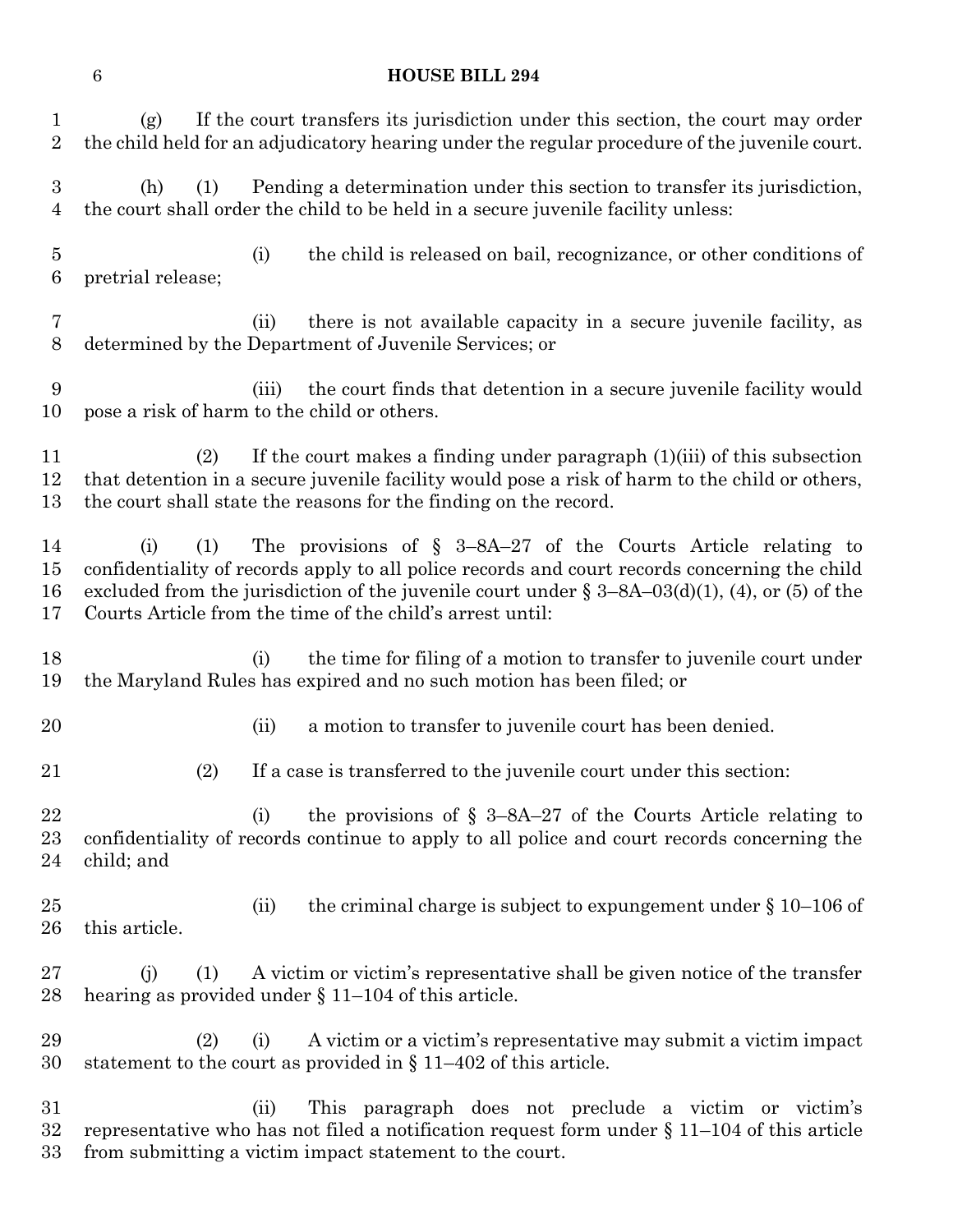(iii) The court shall consider a victim impact statement in determining whether to transfer jurisdiction under this section. (k) (1) Regardless of whether the District Court has jurisdiction over the case, at a bail review or preliminary hearing before the District Court involving a child whose case is eligible for transfer under subsection (b) of this section, the District Court: (i) may order that a study be made under the provisions of subsection (e) of this section; and (ii) shall order that the child be held in a secure juvenile facility pending a transfer determination under this section unless: 10 1. the child is released on bail, recognizance, or other conditions of pretrial release; 12 2. there is not available capacity at a secure juvenile facility as determined by the Department of Juvenile Services; or 3. the District Court finds that detention in a secure juvenile facility would pose a risk of harm to the child or others. (2) If the District Court makes a finding under paragraph (1)(ii)3 of this subsection that detention in a secure juvenile facility would pose a risk of harm to the child or others, the District Court shall state the reasons for the finding on the record.**] [**4–202.1. (a) In this section, "child" means a defendant who is under the age of 18 years 21 and whose case is eligible for transfer under the provisions of  $\S$  4–202(b)(1) and (2) and (c) of this subtitle. (b) If a child remains in custody for any reason after a bail review hearing: (1) in the case of a child charged with a felony that is not within the jurisdiction of the District Court, the District Court shall: (i) clearly indicate on the case file and in computer records that the case involves a detained child; and (ii) set a preliminary hearing to be held within 15 days after the bail review hearing; or (2) in the case of a child charged with a crime in the District Court, the District Court: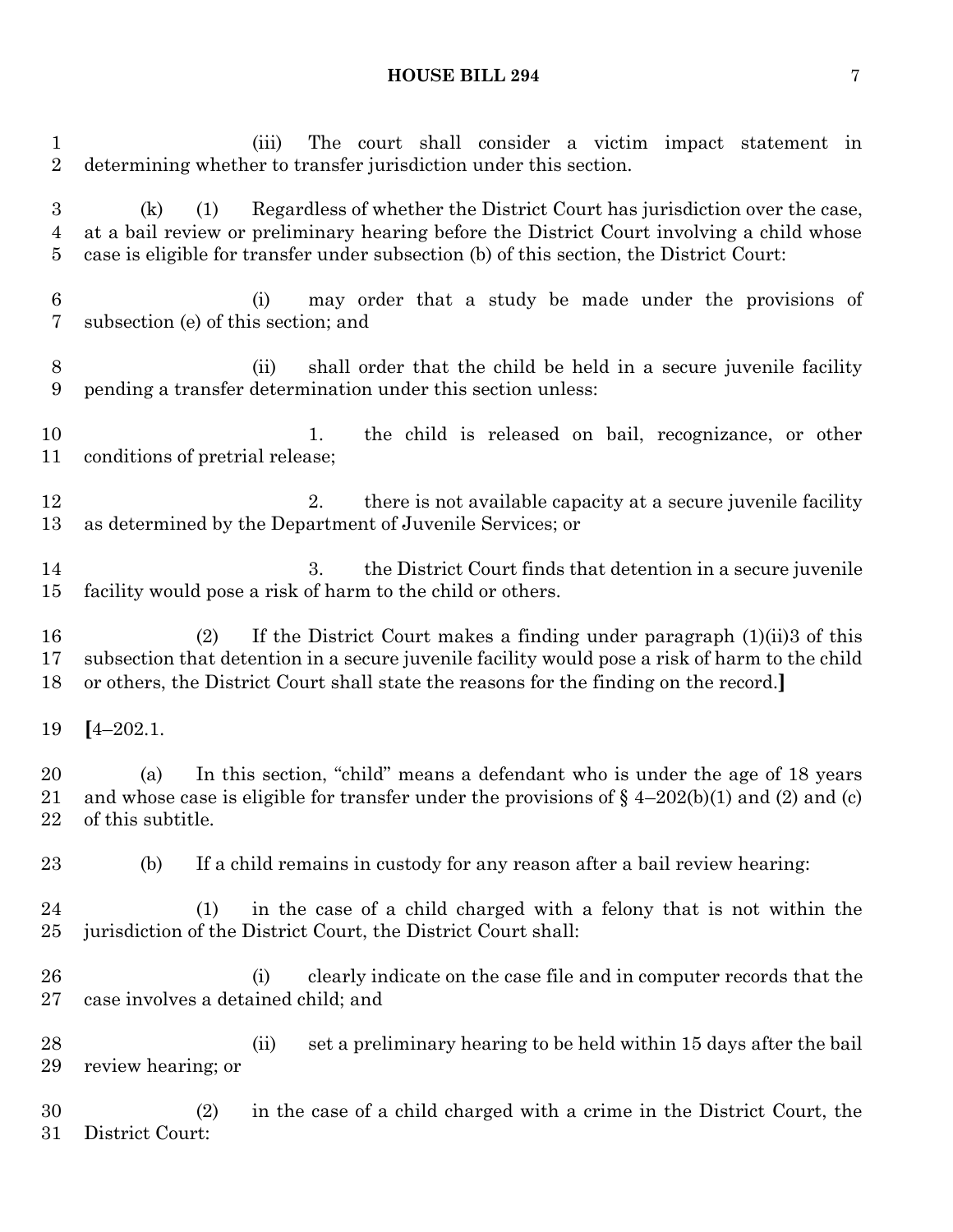| $\mathbf 1$<br>$\overline{2}$ | that the case involves a detained child;                                                                                                                                                                                       | (i)   | shall clearly indicate on the case file and in computer records                                                                                                                                                                                       |  |  |
|-------------------------------|--------------------------------------------------------------------------------------------------------------------------------------------------------------------------------------------------------------------------------|-------|-------------------------------------------------------------------------------------------------------------------------------------------------------------------------------------------------------------------------------------------------------|--|--|
| $\boldsymbol{3}$<br>4         |                                                                                                                                                                                                                                | (ii)  | shall set a transfer hearing under $\S$ 4-202 of this subtitle to be<br>held within 30 days after the filing of the charging document;                                                                                                                |  |  |
| 5<br>6                        | and                                                                                                                                                                                                                            | (iii) | may order that a study be made under $\S$ 4-202 of this subtitle;                                                                                                                                                                                     |  |  |
| 7<br>8                        |                                                                                                                                                                                                                                | (iv)  | shall require that prompt notice be given to counsel for the child,<br>or, if the child is not represented by counsel, to the Office of the Public Defender.                                                                                          |  |  |
| 9<br>10<br>11                 | On receipt of a District Court case file that indicates that the case involves a<br>$\left( \mathrm{c}\right)$<br>child who was detained after a bail review hearing under subsection (b) of this section, a<br>circuit court: |       |                                                                                                                                                                                                                                                       |  |  |
| 12<br>13<br>14                | (1)                                                                                                                                                                                                                            |       | unless previously set by the District Court under subsection $(b)(2)$ of<br>this section, shall set a transfer hearing under $\S$ 4-202 of this subtitle to be held within 30<br>days after the filing of the charging document in the circuit court; |  |  |
| 15<br>16                      | (2)                                                                                                                                                                                                                            |       | unless previously ordered by the District Court under subsection $(b)(2)$<br>of this section, may order that a study be made under $\S$ 4-202 of this subtitle; and                                                                                   |  |  |
| 17<br>18                      | (3)                                                                                                                                                                                                                            |       | shall require that prompt notice be given to counsel for the child, or, if<br>the child is not represented by counsel, to the Office of the Public Defender.                                                                                          |  |  |
| 19                            | $[4 - 202.2]$                                                                                                                                                                                                                  |       |                                                                                                                                                                                                                                                       |  |  |
| 20<br>21                      | (a)                                                                                                                                                                                                                            |       | At sentencing, a court exercising criminal jurisdiction in a case involving a<br>child shall determine whether to transfer jurisdiction to the juvenile court if:                                                                                     |  |  |
| 22<br>$\rm 23$<br>24          | (1)                                                                                                                                                                                                                            |       | as a result of trial or a plea entered under Maryland Rule 4-242, all<br>charges that excluded jurisdiction from the juvenile court under $\S 3-8A-03(d)(1)$ or (4) of<br>the Courts Article do not result in a finding of guilty; and                |  |  |
| $25\,$<br>26                  | (2)<br>subtitle; or                                                                                                                                                                                                            | (i)   | pretrial transfer was prohibited under $\S$ 4-202(c)(2) of this                                                                                                                                                                                       |  |  |
| 27<br>28                      | $4-202(b)$ of this subtitle.                                                                                                                                                                                                   | (ii)  | the court did not transfer jurisdiction after a hearing under $\S$                                                                                                                                                                                    |  |  |
| 29<br>30                      | (b)<br>section, the court shall consider:                                                                                                                                                                                      |       | In determining whether to transfer jurisdiction under subsection (a) of this                                                                                                                                                                          |  |  |
| $31\,$                        | (1)                                                                                                                                                                                                                            |       | the age of the child;                                                                                                                                                                                                                                 |  |  |
| $32\,$                        | (2)                                                                                                                                                                                                                            |       | the mental and physical condition of the child;                                                                                                                                                                                                       |  |  |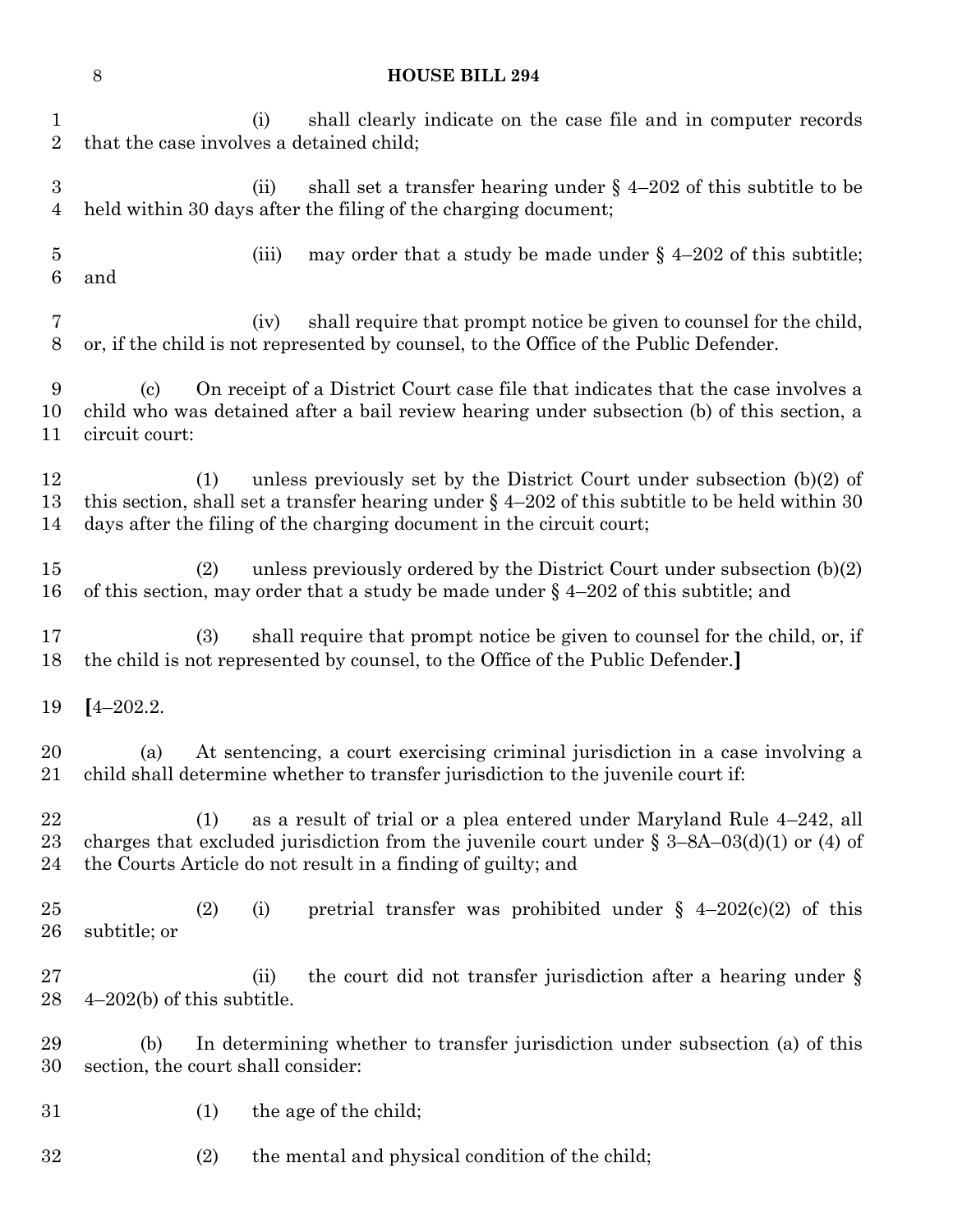(3) the amenability of the child to treatment in an institution, facility, or program available to delinquent children; (4) the nature of the child's acts as proven in the trial or admitted to in a plea entered under Maryland Rule 4–242; and (5) public safety. (c) The court may not consider transferring jurisdiction to the juvenile court under this section if: (1) under the terms of a plea agreement entered under Maryland Rule 4–243, the child agrees that jurisdiction is not to be transferred; or 10 (2) pretrial transfer was prohibited under  $\frac{1}{2}$  4–202(c)(1) of this subtitle. (d) (1) A victim or victim's representative shall be given notice of the transfer hearing as provided under § 11–104 of this article. (2) (i) A victim or victim's representative may submit a victim impact statement to the court as provided in § 11–402 of this article. (ii) This paragraph does not preclude a victim or victim's representative who has not filed a notification request form under § 11–104 of this article from submitting a victim impact statement to the court. (iii) The court shall consider a victim impact statement in determining whether to transfer jurisdiction under this section. (e) (1) If the court transfers its jurisdiction to the juvenile court, the court shall conduct a disposition under the regular procedures of the juvenile court. (2) The record of the hearing and of the disposition shall be transferred to the juvenile court, subject to § 3–8A–27 of the Courts Article.**]** 10–215. (a) The following events are reportable events under this subtitle that must be 26 reported to the Central Repository in accordance with  $\S 10-214$  of this subtitle: **[**(20) an adjudication of a child as delinquent: 28 (i) if the child is at least 14 years old, for an act described in  $\S$  3–8A–03(d)(1) of the Courts Article; or (ii) if the child is at least 16 years old, for an act described in §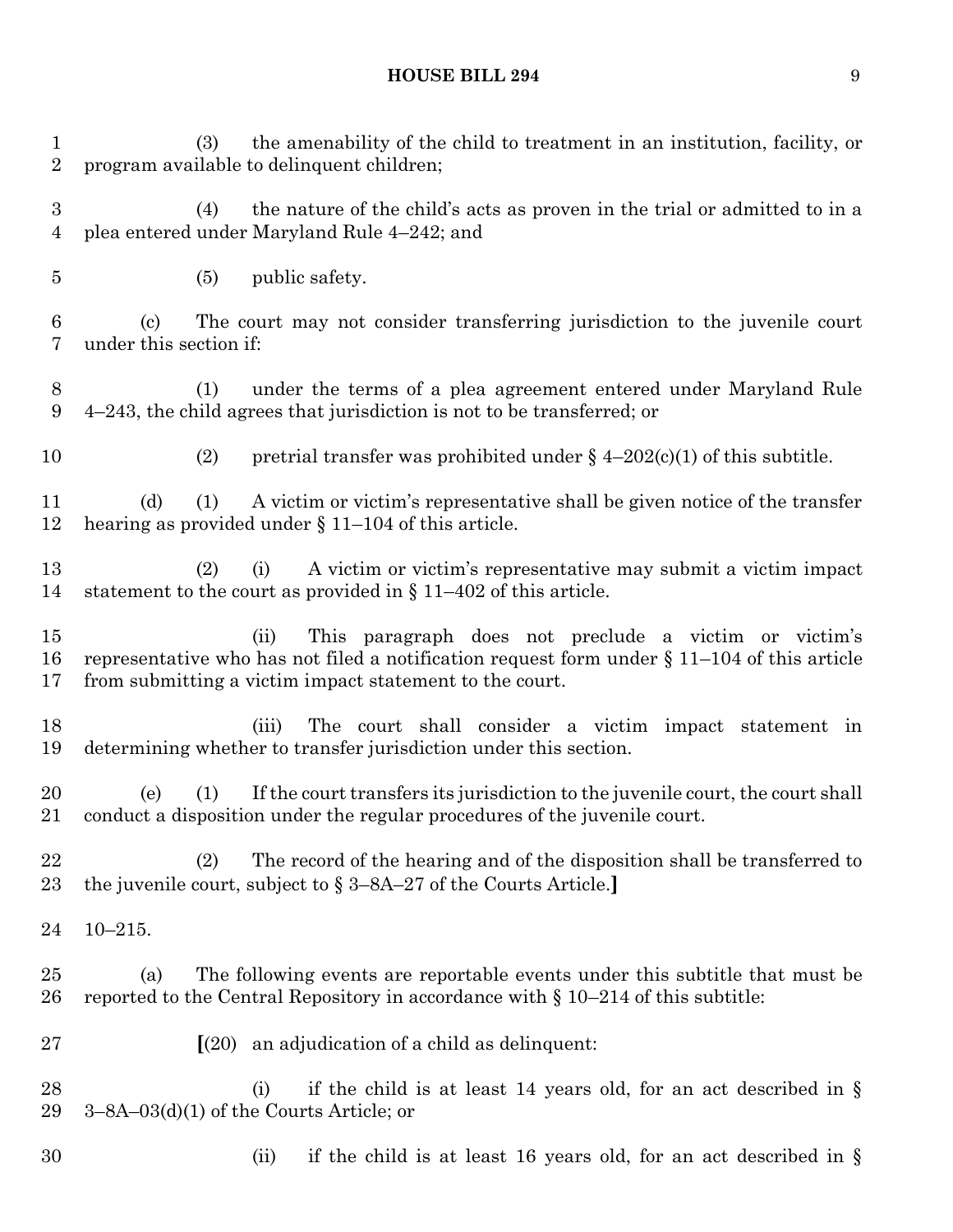|                                  | 10                                                                                                                                                                                                                                                                                                                       | <b>HOUSE BILL 294</b>                                                                                                  |  |  |  |
|----------------------------------|--------------------------------------------------------------------------------------------------------------------------------------------------------------------------------------------------------------------------------------------------------------------------------------------------------------------------|------------------------------------------------------------------------------------------------------------------------|--|--|--|
| $\mathbf{1}$                     |                                                                                                                                                                                                                                                                                                                          | $3-8A-03(d)(4)$ or (5) of the Courts Article;                                                                          |  |  |  |
| $\sqrt{2}$<br>$\boldsymbol{3}$   | court;                                                                                                                                                                                                                                                                                                                   | the issuance or withdrawal of a writ of attachment by a juvenile<br>[(21)] (20)                                        |  |  |  |
| $\overline{4}$<br>$\overline{5}$ | this article;                                                                                                                                                                                                                                                                                                            | [(22)] (21)<br>the initial registration of a person under Title 11, Subtitle 7 of                                      |  |  |  |
| 6<br>7                           |                                                                                                                                                                                                                                                                                                                          | $(23)$ (22) the imposition of lifetime sexual offender supervision under Title<br>11, Subtitle 7 of this article;      |  |  |  |
| 8<br>9<br>10                     | a finding that a defendant has been convicted of or received a<br>[(24)] (23)<br>probation before judgment disposition for a domestically related crime under $\S$ 6-233 of<br>this article; and                                                                                                                         |                                                                                                                        |  |  |  |
| 11<br>12<br>13                   | any other event arising out of or occurring during the course of a<br>[(25)] (24)<br>criminal proceeding that the Secretary by regulation or the Court of Appeals by rule makes<br>a reportable event.                                                                                                                   |                                                                                                                        |  |  |  |
| 14                               | $10 - 216.$                                                                                                                                                                                                                                                                                                              |                                                                                                                        |  |  |  |
| 15                               | $\left[$ (d)                                                                                                                                                                                                                                                                                                             | (1)<br>This subsection only applies to an adjudication of delinquency of a child:                                      |  |  |  |
| 16<br>17                         |                                                                                                                                                                                                                                                                                                                          | for an act described in § 3–8A–03(d)(1) of the Courts Article if the<br>(i)<br>child is at least 14 years old; or      |  |  |  |
| 18<br>19                         |                                                                                                                                                                                                                                                                                                                          | for an act described in § 3–8A–03(d)(4) or (5) of the Courts Article<br>(ii)<br>if the child is at least 16 years old. |  |  |  |
| 20<br>21<br>22<br>23             | If a child has not been previously fingerprinted as a result of arrest for<br>(2)<br>the delinquent act, the court that held the disposition hearing of the child adjudicated<br>delinguent shall order the child to be fingerprinted by the appropriate and available law<br>enforcement unit.                          |                                                                                                                        |  |  |  |
| 24<br>25<br>26<br>27             | (3)<br>If the child cannot be fingerprinted at the time of the disposition<br>hearing held under paragraph (2) of this subsection, the court shall order the child to report<br>to a designated law enforcement unit to be fingerprinted within 3 days after making a<br>disposition on an adjudication of delinquency.] |                                                                                                                        |  |  |  |
| 28                               |                                                                                                                                                                                                                                                                                                                          | <b>Article - Education</b>                                                                                             |  |  |  |
| 29                               | $7 - 303.$                                                                                                                                                                                                                                                                                                               |                                                                                                                        |  |  |  |
| 30                               | (a)                                                                                                                                                                                                                                                                                                                      | "Reportable offense" means:<br>(6)                                                                                     |  |  |  |
| 31                               |                                                                                                                                                                                                                                                                                                                          | A crime of violence, as defined in $\S 14-101$ of the Criminal Law<br>(i)                                              |  |  |  |